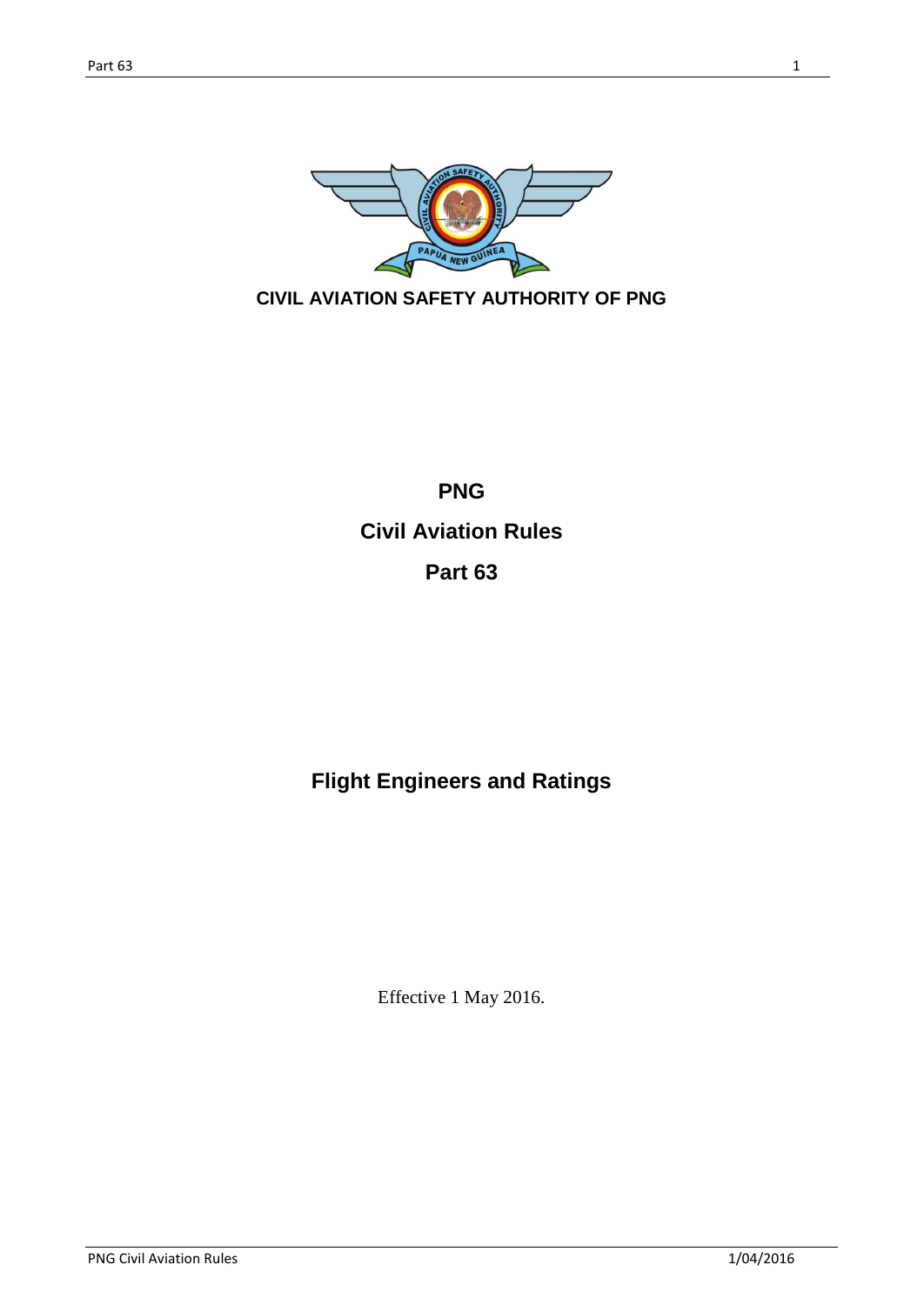## **DESCRIPTION**

Part 63 prescribes the rules relating to the issue of cadet flight engineer licences, flight engineer licences and ratings, including the conditions, privileges and limitations associated with those licences and ratings.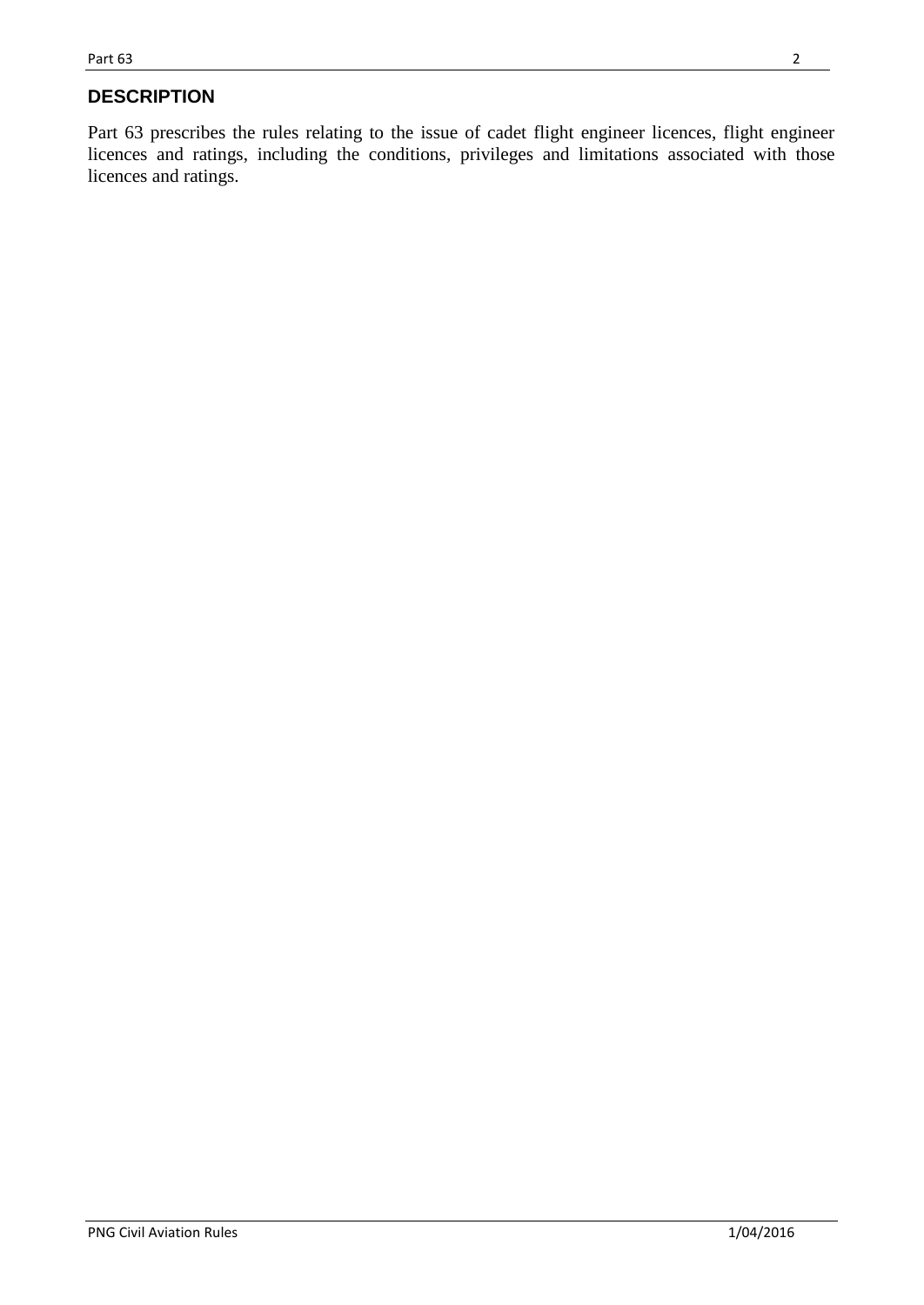## **Bulletin**

This rule first came into force in 2011 and now incorporates the following amendment:

| Amendment   | <b>Effective Date</b> |
|-------------|-----------------------|
| Amendment 1 | 1 May 2016            |

*Summary of Amendments:*

Docket  $15/63/01$  Rule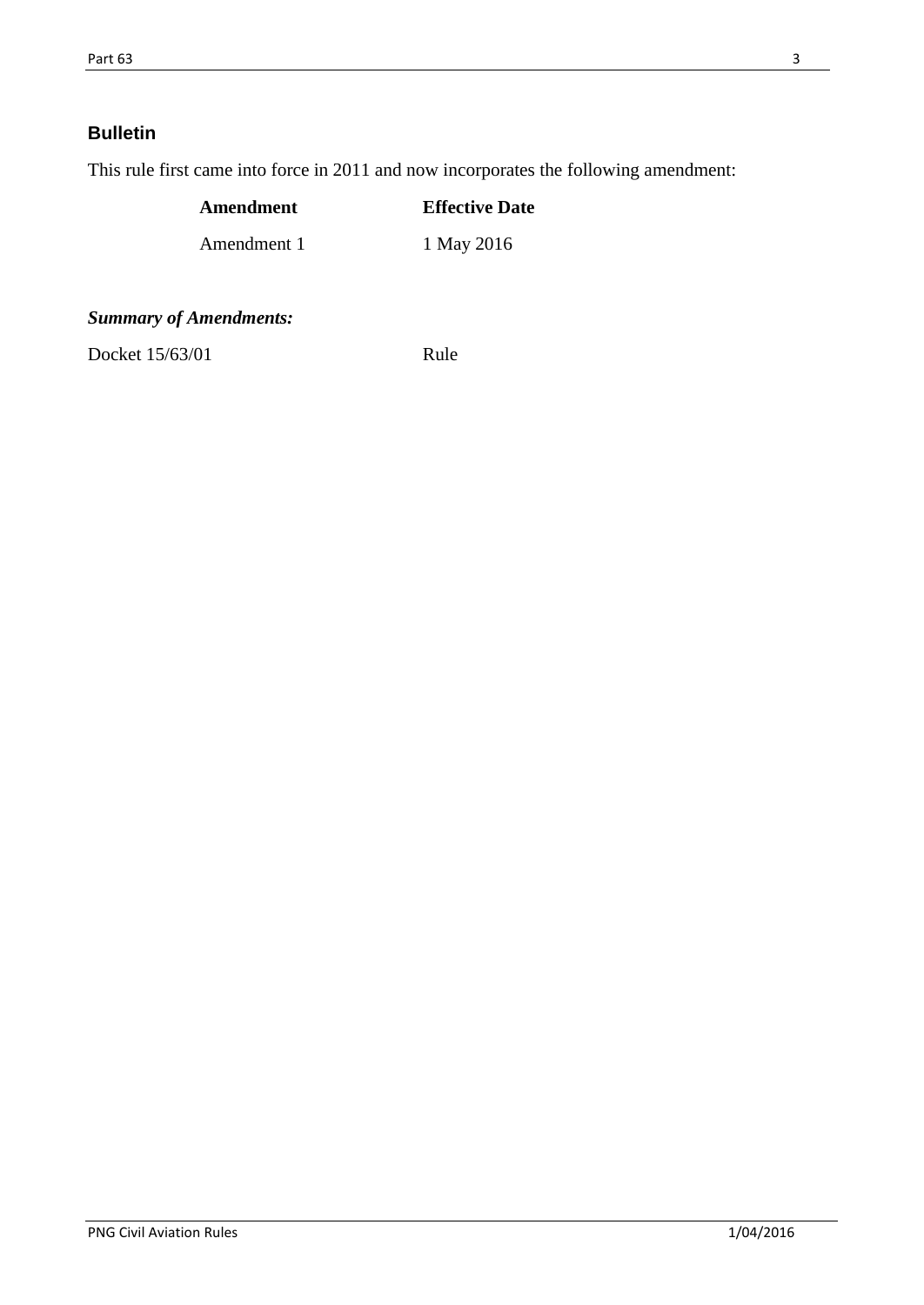## **Schedule of Rules**

| <b>Schedule of Rules</b>                                                         | $4 - 5$                   |
|----------------------------------------------------------------------------------|---------------------------|
| <b>Subpart A – General</b>                                                       | 6                         |
| Applicability<br>63.1                                                            | 6                         |
| Requirement for licence and ratings<br>63.3                                      | $\sqrt{6}$                |
| 63.5 Licences and ratings                                                        | $\sqrt{6}$                |
| 63.6 Specifications for Licences                                                 | $\boldsymbol{7}$          |
| 63.7 Exchange of terminating licence for lifetime licence                        | $\boldsymbol{7}$          |
| 63.9 Application for licences and ratings<br>63.11 Issue of licences and ratings | $\boldsymbol{7}$<br>$8\,$ |
| 63.13 Duration of licences and ratings                                           | $8\,$                     |
| 63.15 Examinations                                                               | $8\,$                     |
| 63.17 Cheating or other unauthorised conduct                                     | $8\,$                     |
| 63.19 Flight engineer longbooks – general                                        | $\boldsymbol{9}$          |
| 63.21 Flight engineer longbooks – crediting flight time                          | 9                         |
| 63.23 Medical requirements                                                       | 9                         |
| 63.25 Biennial flight review                                                     | 10                        |
| 63.27 Examination for proficiency                                                | 10                        |
| 63.29 Offences involving alcohol or drugs                                        | 10                        |
| <b>Subpart B - Cadet Flight Engineer Licences</b>                                | 10                        |
| 63.51 Applicability                                                              | 10                        |
| 63.53 Eligibility requirements                                                   | 10                        |
| 63.55 Privileges and limitations                                                 | 11                        |
| Subpart C - Reserved                                                             | 11                        |
| <b>Subpart D - Flight Engineer Licences</b>                                      | 11                        |
| 63.151 Applicability                                                             | 11                        |
| 63.153 Eligibility requirements                                                  | 11                        |
| 63.155 Privileges                                                                | 12<br>13                  |
| 63.157 Recent experience requirements                                            |                           |
| Subpart E - Flight Radiotelephone Operator Ratings                               | 13                        |
| 63.201 Applicability                                                             | 13                        |
| 63.203 Eligibility requirements                                                  | 13                        |
| 63.205 Issue                                                                     | 14                        |
| 63.207 Privileges and limitations                                                | 14                        |
| <b>Subpart F - Aircraft Type Ratings</b>                                         | 14                        |
| 63.251 Applicability                                                             | 14                        |
| 63.253 Eligibility requirements<br>63.255 Issue                                  | 14                        |
| 63.257 Privileges                                                                | 14<br>15                  |
|                                                                                  |                           |
| Subpart G - Aircraft Flight Engineer Instructor Ratings                          | 16                        |
| 63.301 Applicability<br>63.303 Eligibility requirements                          | 15<br>15                  |
| 63.305 Privileges and limitations                                                | 15                        |
| Subpart H - Flight Engineer Examiner Ratings                                     | 16                        |
| 63.351 Applicability                                                             | 16                        |
| 63.353 Eligibility requirements                                                  | 16                        |
| 63.353 Privileges and limitations                                                | 16                        |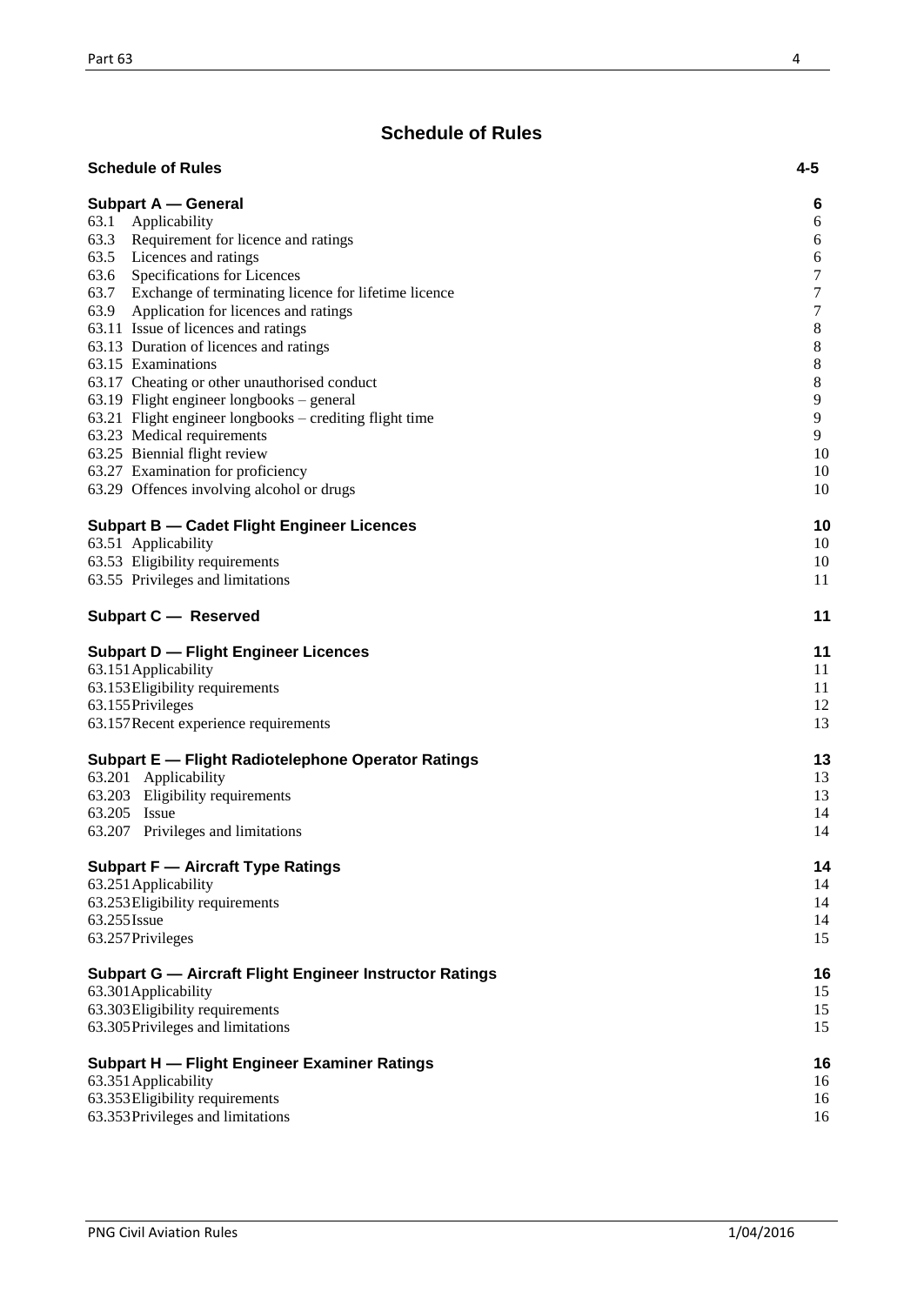## **Subpart A — General**

### **63.1 Applicability**

This Part prescribes rule governing—

- (1) the issue of cadet flight engineer licences, flight engineer licences, and ratings; and
- (2) the conditions under which those licences and ratings are necessary; and
- (3) the privileges and limitations of those licences and ratings.

### **63.3 Requirement for licence and ratings**

(a) Each person who performs the duties of a flight engineer on a Papua New Guinea registered aircraft within Papua New Guinea must hold—

- (1) a current cadet flight engineer licence or flight engineer licence issued under this Part; or
- (2) a current foreign cadet flight engineer licence or flight engineer licence validated by the **Director**

(b) Each person who performs the duties of a flight engineer on a Papua New Guinea registered aircraft within a foreign country must hold—

- (1) a current cadet flight engineer licence or flight engineer licence issued under this Part; or
- (2) a current cadet flight engineer licence or flight engineer licence issued or validated by the country in which the aircraft is operated.

(c) Each person who performs the duties of a flight engineer on a foreign registered aircraft within Papua New Guinea must hold—

- (1) a current cadet flight engineer licence or flight engineer licence issued under this Part; or
- (2) a current foreign cadet flight engineer licence or flight engineer licence validated by the Director; or
- (3) a current cadet flight engineer licence or flight engineer licence issued or validated by the country of aircraft registry.

(d) Each person, other than the holder of a cadet flight engineer licence, who performs the duties of a flight engineer on a Papua New Guinea registered aircraft, or on a foreign registered aircraft within Papua New Guinea, must hold a type rating for that aircraft.

(e) Each person exercising the privileges of a flight engineer instructor listed in 63.305(a) must hold a current flight engineer instructor rating issued under this Part.

(f) Each person exercising the privileges of a flight engineer examiner listed in 63.355(a) must hold a current flight engineer examiner rating issued under this Part.

### **63.5 Licences and ratings**

(a) The following licences and ratings are issued under this Part: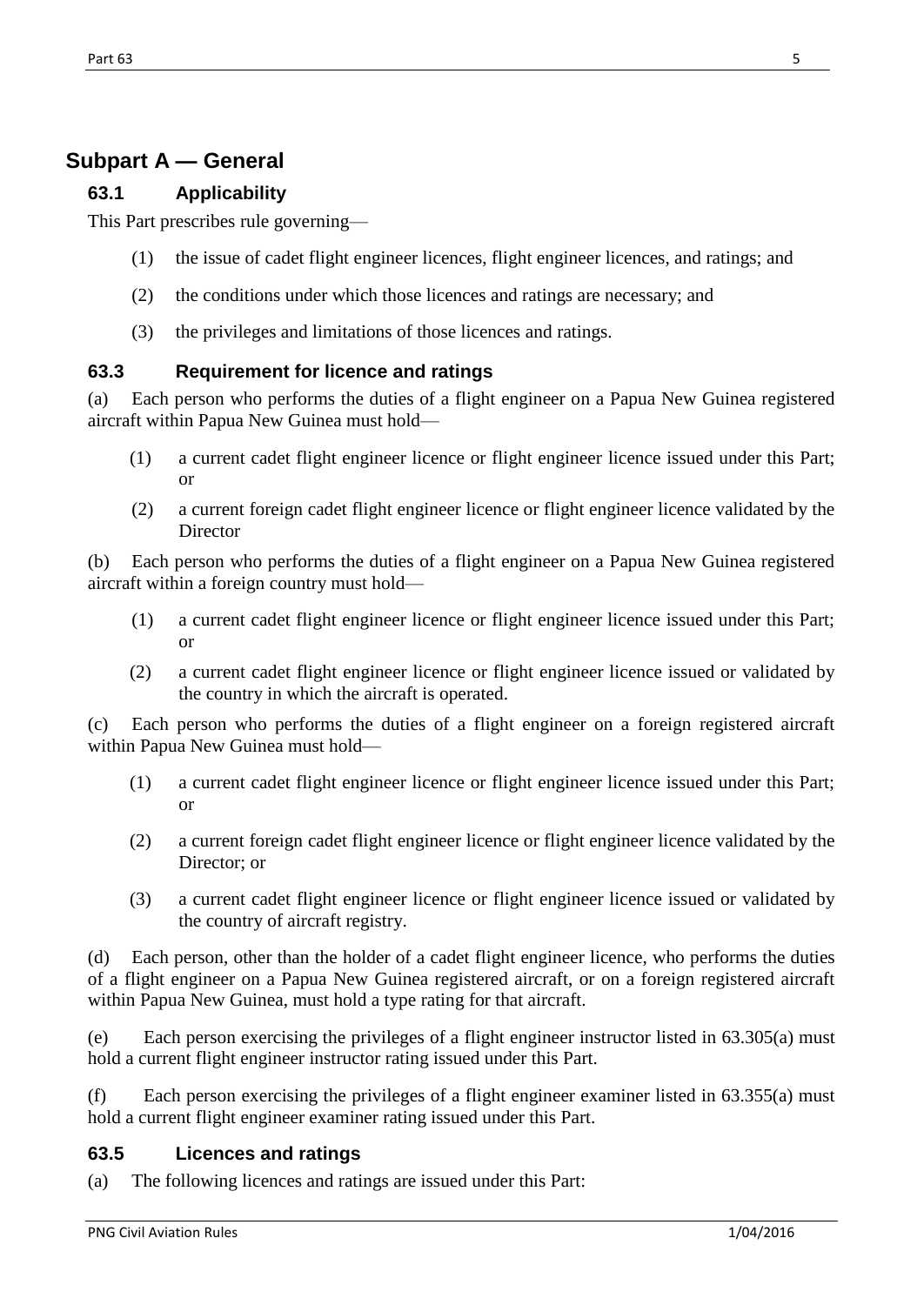- (1) Cadet flight engineer licence:
- (2) Flight engineer licence:
- (3) Flight radiotelephone operator rating:
- (4) Flight engineer aircraft type rating:
- (5) Flight engineer instructor rating:
- (6) Flight engineer examiner rating:

(b) Flight engineer instructor ratings and flight engineer examiner ratings shall be shown on the flight engineer licence. All other ratings shall be shown in the flight engineer logbook but may additionally be shown on the flight engineer licence.

## **63.6 Specifications for Licences**

A Flight Engineer licence issued under this Part must contain the following:

- (1) Name of the issuing State:
- (2) Title of licence:
- (3) Licence number:
- (4) Full name of the licence holder:
- (5) Licence holder's date of birth:
- (6) Licence holder's address:
- (7) Licence holder's nationality:
- (8) Signature of the licence holder:
- (9) Authority and conditions under which the licence is issued:
- (10) Certification concerning validity and authorization for holder to exercise privileges:
- (11) Signature of the Officer issuing the licence and the date of such issue:
- (12) Seal or stamp of Authority issuing the licence:
- (13) Ratings and endorsements including remarks:
- (14) Other information required by Article 39 to the Convention.

## **63.7 Exchange of terminating licence for lifetime licence**

Cadet flight engineer licences and flight engineer licences and ratings held on a licence issued by other National Civil Aviation Authorities carry over to a licence issued under this Part and are deemed to have been issued under this Part.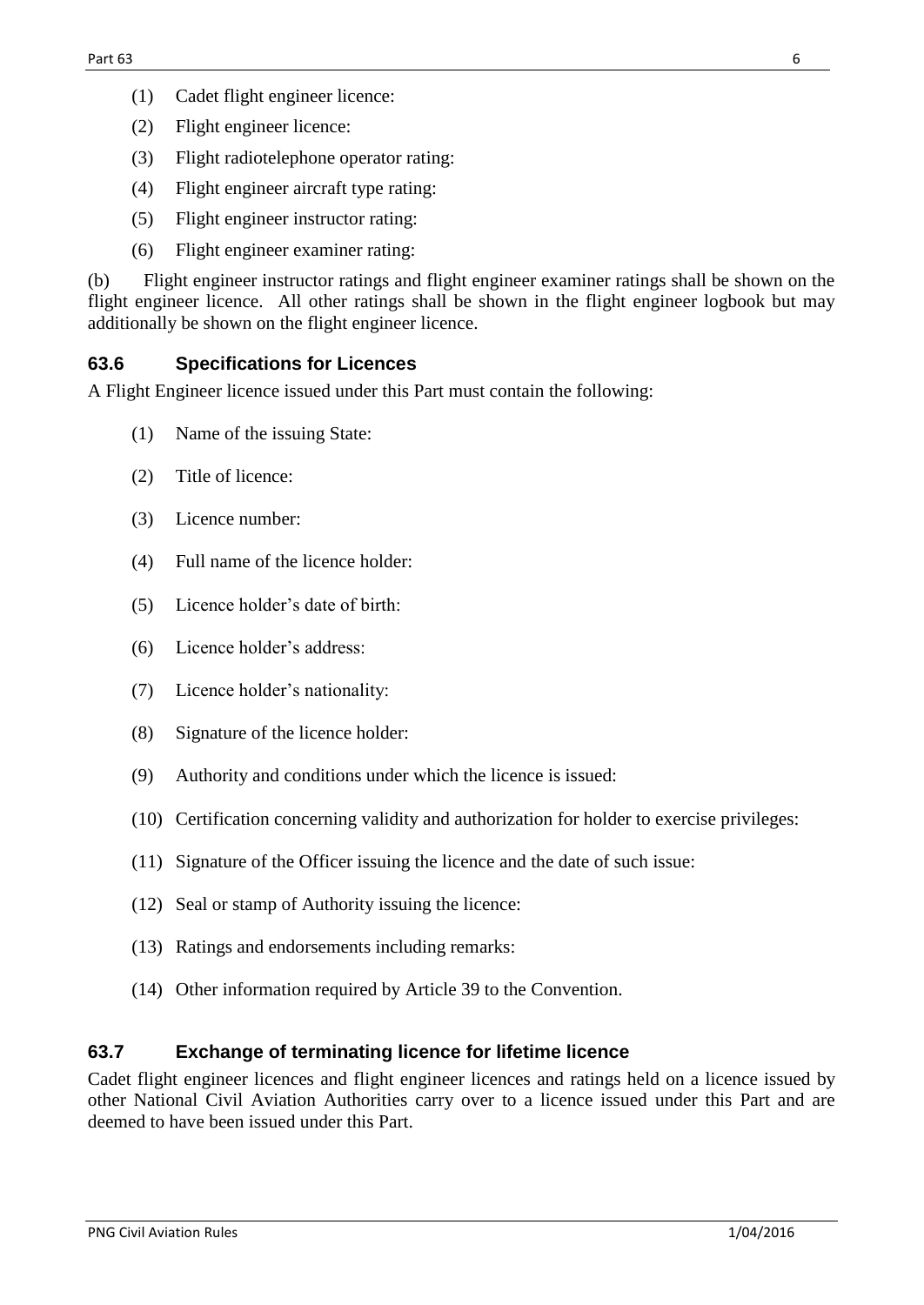## **63.9 Application for licences and ratings**

Each applicant for the grant of a cadet flight engineer licence, flight engineer licence, flight engineer instructor rating, or flight engineer examiner rating shall complete form CAA061/01 and submit it to the Director with a payment of the appropriate application fee prescribed by regulations made under the Act.

### **63.11 Issue of licences and ratings**

An applicant is entitled to a licence or rating issued by the Director under this Part if the Director is satisfied that—

- (1) The applicant is fit and proper person; and
- (2) The applicant has sufficient ability in reading, writing, speaking, and understanding the English language to enable the applicant to adequately carry out their responsibilities as the holder of that licence or rating; and
- (3) The applicant complies with all of the eligibility requirements specified in the Subpart for that licence or rating; and
- (2) The granting of the licence or rating is not contrary to the interests of aviation safety.

### **63.13 Duration of licences and ratings**

(a) Except as provided in paragraph (b), a licence or rating issued under this Part shall be valid for the lifetime of the holder unless it is suspended or revoked in accordance with the Act.

(b) The Director may, where the Director considers it necessary, issue a temporary licence or rating.

#### **63.15 Examinations**

- (a) A candidate for a written examination under this Part shall—
	- (1) produce written proof of their identity; and
	- (2) gain a least 75% of the possible marks in order to pass.
- (b) A candidate for a flight test under this Part shall—
	- (1) produce a written proof of their identity; and
	- (2) have a logbook record of any required training; and
	- (3) have a logbook record of any required flight experience.

### **63.17 Cheating or other unauthorised conduct**

(a) During any examination under this Part, no person shall, unless authorised by the conducting officer—

- (1) copy from another person; or
- (2) refer to any source of information; or
- (3) communicate in any way with anyone other than the conducting officer; or
- (4) take an examination on behalf of anyone else; or
- (5) remove material from the examination; or
- (6) record any examination by electronic means.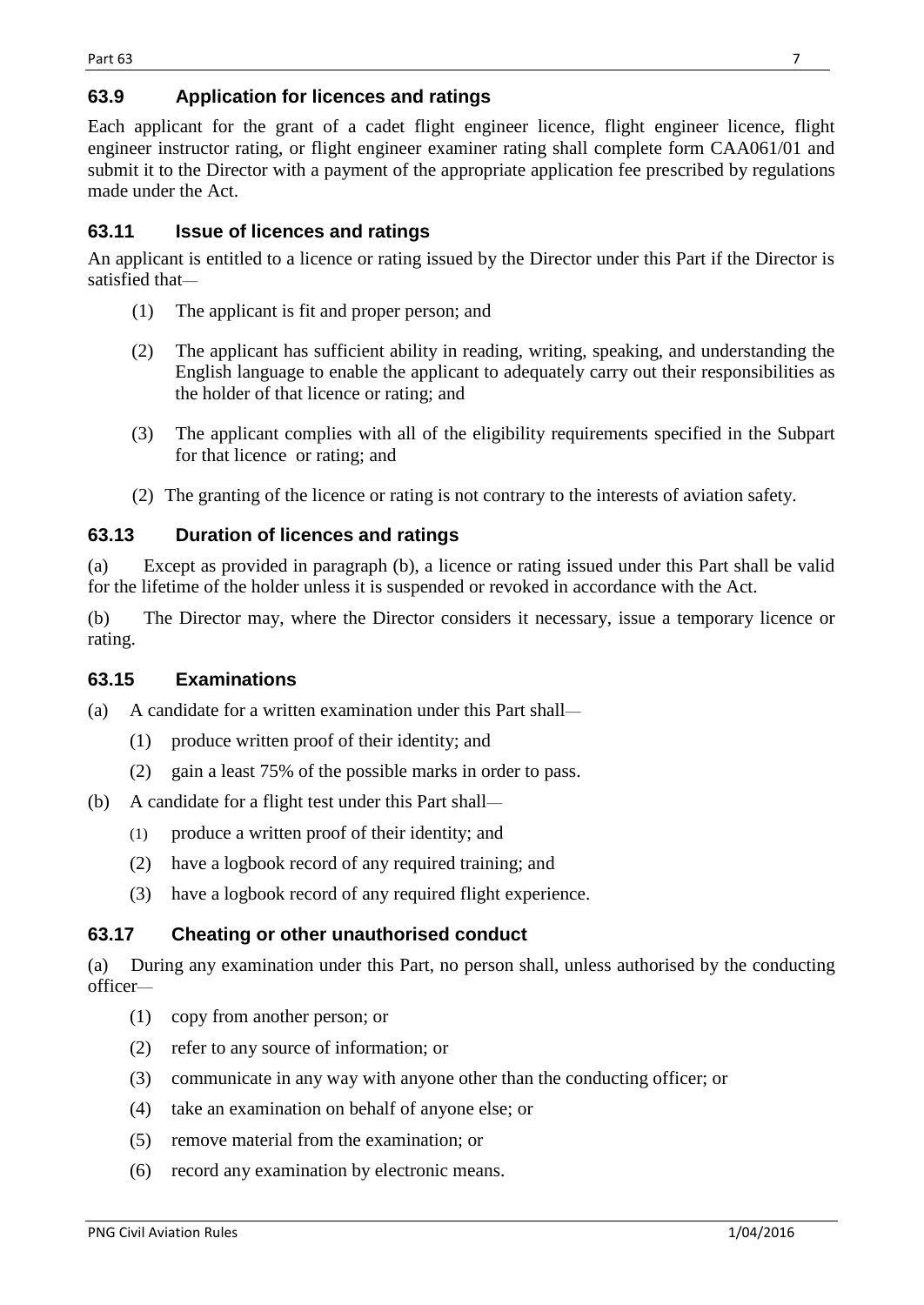- (1) failure in that subject:
- (2) disqualification of all or any subjects already passed:
- (3) debarment from sitting further examinations under the Civil Aviation Rules for up to 12 months:
- (4) suspension or revocation of any licence, certificate, or rating issued to that person under this or any other Part of the Civil Aviation Rules, in accordance with sections 53, 54, and 56 of the Act.

## **63.19 Flight engineer logbooks – general**

(a) Each holder of a cadet flight engineer licence or flight engineer licence shall maintain a record in ink of their flight time in a logbook acceptable to the Director. Flight time entered in a logbook that has been lost or destroyed shall only be recognised by the Director if it can be substantiated by means acceptable to the Director.

(b) The licence holder shall enter the record of their flight time in their logbook—

- (1) within 14 days of the completion of the flight to be recorded; or
- (2) if the licence holder is engaged in flying away from their base, within 2 days of their return to base.

(c) The licence holder shall keep their logbook for at least 12 months from the date of the last flight time entry recorded in it.

(d) Before the licence holder submits their logbook to the Director for any required inspection, they shall—

- (1) on each page, total each column of entries; and
- (2) in the spaces provided, enter their total flight experience; and
- (3) below the last entry, certify the correctness of the entries; and
- (4) sign the certification.

(e) A person performing the duties of a flight engineer on an aircraft while not complying with any applicable requirement of this Part, shall not credit that flight time for any purpose.

## **63.21 Flight engineer logbooks – crediting flight time**

(a) The holder of a current cadet flight engineer licence or flight engineer licence may only credit flight time for a licence or rating when the type certificate of the aircraft flown requires the carriage of a flight engineer.

(b) The holder of a current cadet flight engineer licence shall be entitled to be credited with the total flight time during which they are carrying out the duties of a flight engineer from the engineer's flight station under the direct supervision of the holder of a flight engineer instructor rating.

(c) The holder of a current flight engineer licence shall be entitled to be credited with the total flight time during which they are carrying out the duties of a flight engineer, flight engineer instructor, or flight engineer examiner.

(d) The holder of a current flight engineer licence when designated as a flight crew member other than a flight engineer, flight engineer instructor, or flight engineer examiner shall be entitled to be credited with the total flight time during which they are carrying out the duties of a flight engineer from the engineer's flight station.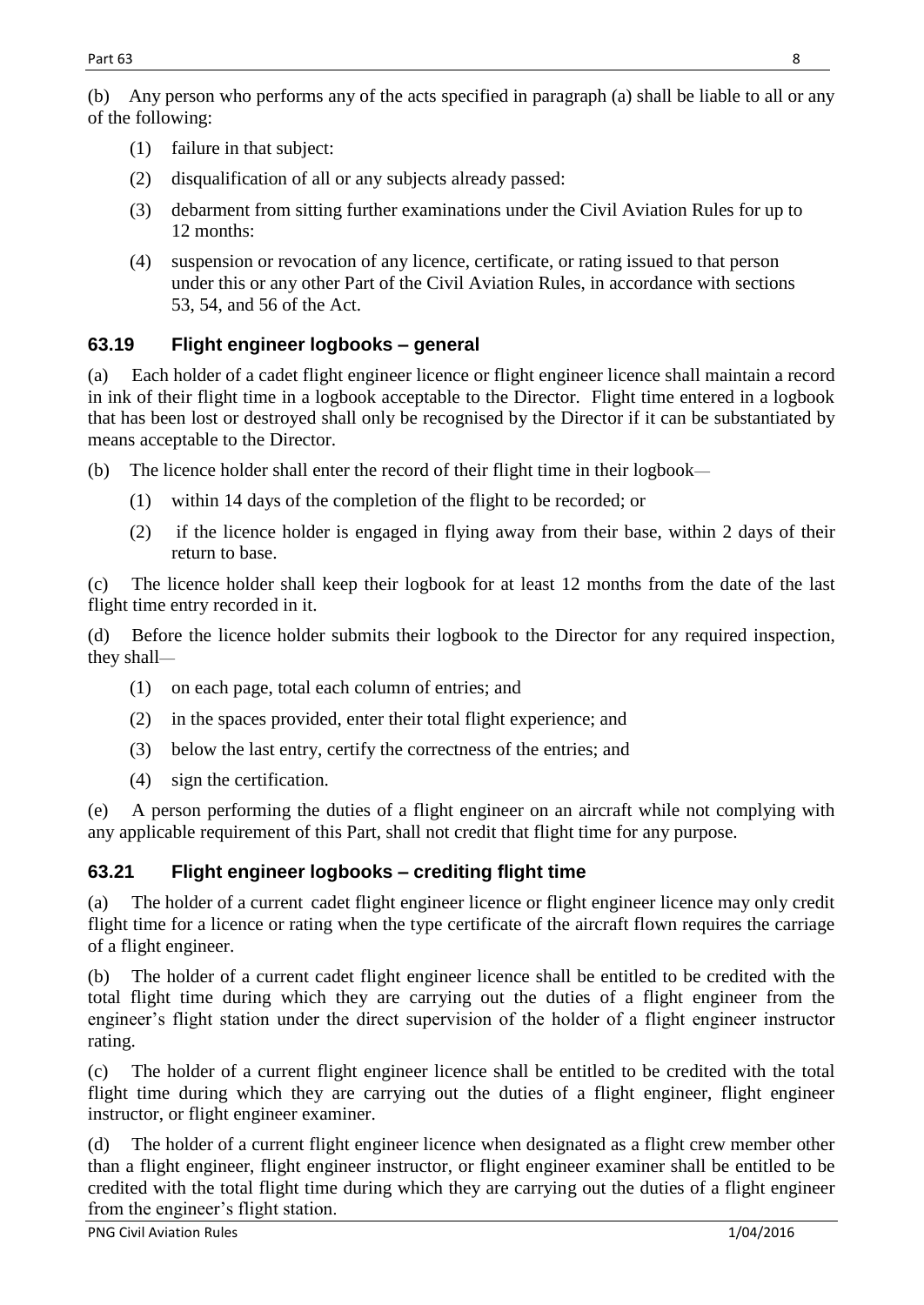## **63.23 Medical requirements**

(a) The holder of a cadet flight engineer licence or flight engineer licence issued under this Part shall not exercise the privileges of that licence unless that person—

- (1) holds a current Class 2 medical certificate issued under the Act; and
- (2) complies with all medical endorsements on that medical certificate.

## **63.25 Biennial flight review**

(a) The holder of a flight engineer licence issued under this Part shall not exercise the privileges of that licence for more than two years from the date of the flight test required by 63.153(6), unless they have successfully completed a biennial flight review, within the immediately preceding 2 years, and a record to that effect in the form required by paragraph (c) has been endorsed in the holder's log book.

(b) The biennial flight review required by paragraph (a) shall be conducted by the holder of a flight engineer instructor rating and shall consist of—

- (1) a review of the current operating rules applicable to the use of the flight engineer licence, with particular emphasis upon applicable changes introduced within the immediately preceding 2 year period; and
- (2) flight instruction to review those procedures and tasks applicable to the use of the flight engineer licence. A flight simulator may be used for all or part of such instruction.

(c) When the flight engineer instructor is satisfied that a biennial flight review has been successfully completed, the instructor shall enter in the flight engineer's logbook the name, number of licence and rating, and signature of the instructor; and date of completion of the biennial flight review under the following statement:

*This is to certify that [name of flight engineer] has successfully completed a Biennial Flight Review in accordance with the requirements of Civil Aviation Rule Part 63.*

(d) The holder of a flight engineer licence issued under this Part, who does not meet the requirements of this rule, may exercise the privileges of the cadet flight engineer licence.

## **63.27 Examination for proficiency**

(a) The holder of a licence or rating issued under this Part shall, when required by the Director and within such period as the Director may determine, take an examination or test to demonstrate their proficiency in the capacity for which the licence or rating is held.

(b) Any examination or test required by the Director under paragraph (a) shall consist of such part or parts of the examination or test required by this Part as the Director may determine.

(c) A person who takes an examination or test under paragraph (a) and who fails to comply with the requirements prescribed for the grant of the licence or rating held, shall not exercise the privileges of that licence or rating.

## **63.29 Offences involving alcohol or drugs**

A conviction for any offence relating to alcohol or drugs, including a refusal to submit to any lawful test for alcohol or drugs, shall be relevant for determining whether a person is or remains fit and proper to hold a licence. Such conviction may result in a refusal to grant a licence, or suspension or revocation of the licence.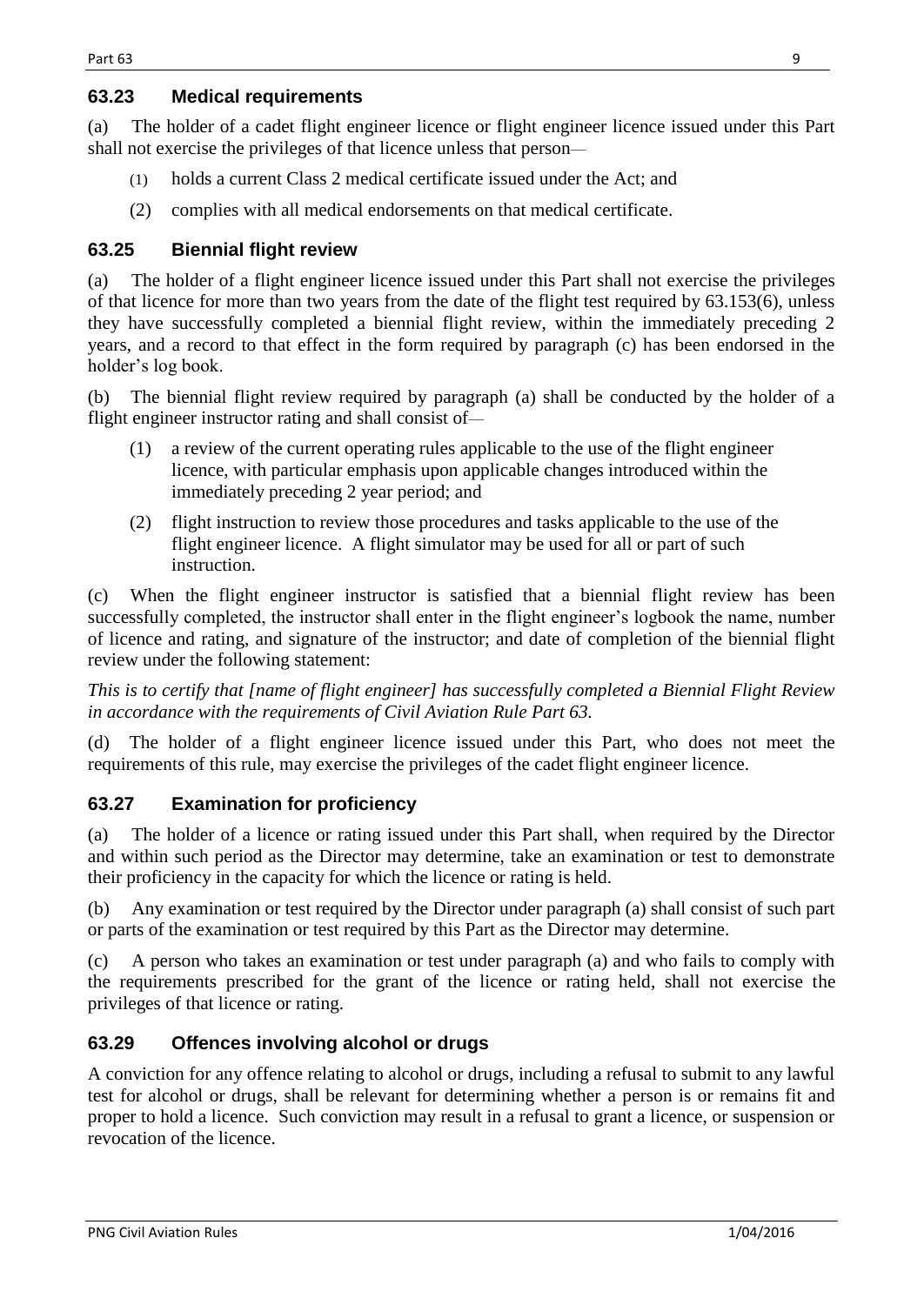## **Subpart B — Cadet Flight Engineer Licences**

## **63.51 Applicability**

This Subpart prescribes rules governing the issue of cadet flight engineer licences and the privileges and limitations of those licences.

## **63.53 Eligibility requirements**

To be eligible for a cadet flight engineer licence a person shall—

- (1) be at least 18 years of age; and
- (2) hold a current Class 1 medical certificate issued under the Act.

## **63.55 Privileges and limitations**

A cadet flight engineer licence authorises the holder to perform the duties of a flight engineer, while under the direct supervision of the holder of a current flight engineer instructor rating, for the purpose of obtaining practical experience in the duties of a flight engineer to—

- (1) qualify for the issue of a flight engineer licence or rating; or
- (2) regain currency of a flight engineer licence.

## **Subpart C — Reserved**

## **Subpart D — Flight Engineer Licences**

### **63.151 Applicability**

This Subpart prescribes rules governing the issue of flight engineer licences and the privileges and limitations of those licences.

## **63.153 Eligibility requirements**

To be eligible for a flight engineer licence a person shall—

- (1) hold a current cadet flight engineer licence; and
- (2) be at least 21 years of age; and
- (3) have logged at least 100 hours total time in the performance of the duties of a flight engineer. At least 50 hours of the total time shall be flight time. Up to 50 hours of the total time may be gained on flight simulators during flight engineer training courses conducted by—
	- (i) the manufacturer of aircraft, the type certificate of which requires the carriage of flight engineers; or
	- (ii) the holder of an air operator certificate issued under Part 119, where the certificate authorises the holder to conduct that training; or
	- (iii) the holder of an aviation training organisation certificate issued under Part 141, where the certificate authorises the holder to conduct that training; and
- (4) hold a flight radiotelephone operator rating; and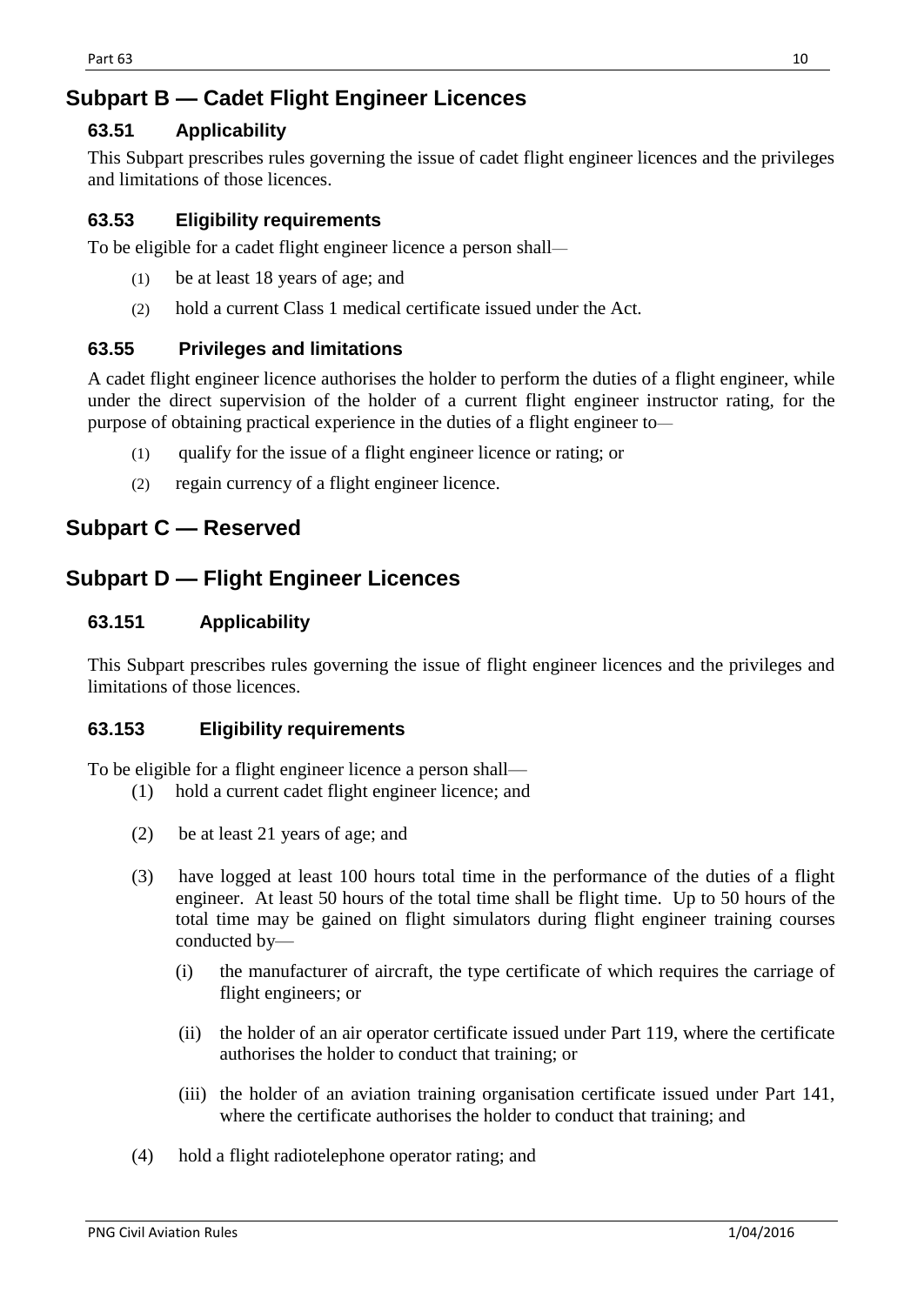- (i) *Air law:* rules and regulations relevant to the holder of a flight engineer licence; rules and regulations governing the operation of civil aircraft pertinent to the duties of a flight engineer:
- (ii) *Theory of flight and flight operations:* fundamentals of aerodynamics; effects of loading and mass distribution on aircraft handing, flight characteristics and performance; mass and balance calculations; use and practical application of performance data including procedures for cruise control; principles of maintenance, procedures for the maintenance of airworthiness, defect reporting, pre-flight inspections, precautionary procedures for fuelling and use of external power; installed equipment and cabin systems; normal, abnormal and emergency procedures: operational procedures for carriage of freight and dangerous goods:
- (iii) *Aircraft engineering:* principles of power plants, gas turbines and piston engines; characteristics of fuels, fuel systems including fuel control; lubricants and lubrication systems; afterburners and injection systems, function and operation of engine ignition and starter systems; principle of operation, handling procedures and operating limitations of aircraft powerplants; effects of atmospheric conditions on engine performance; airframes, flight controls, structures, wheel assemblies, brakes and anti-skid units, corrosion and fatigue life; identification of structural damage and defects; ice and rain protection systems; pressurisation and air-conditioning systems, oxygen systems; hydraulic and pneumatic systems; electrical theory, AC and DC electric systems, aircraft wiring systems, bonding and screening; principles of operation of instruments, compasses, auto-pilots, radio communication equipment, radio and radar navigation aids, flight management system, displays and avionics; limitations of appropriate aircraft; fire protection, detection, suppression and extinguishing systems; use and serviceability checks of equipment and systems of appropriate aircraft:
- (iv) *Human factors:* human performance and limitations relevant to the flight engineer; and
- (6) have satisfactorily completed a flight test that is acceptable to the Director by demonstrating to the holder of a flight engineer examiner rating the ability to perform competently the following procedures as are relevant to the duties of the flight engineer:
	- (i) *Normal procedures:* pre-flight inspections; fuelling procedures, fuel management; inspection of maintenance documents; normal flight deck procedures during all phases of flight; crew co-ordination and procedures in case of crew incapacitation; and defect reporting:
	- (ii) *Abnormal and alternate procedures:* recognition of abnormal functioning of aircraft systems; and use of abnormal and alternate procedures:
	- (iii) *Emergency procedures:* recognition of emergency conditions; and use of appropriate emergency procedures; and
- (7) have demonstrated during the flight test required by paragraph (6) the ability to—
	- (i) use aircraft systems within the aircraft's capabilities and limitations; and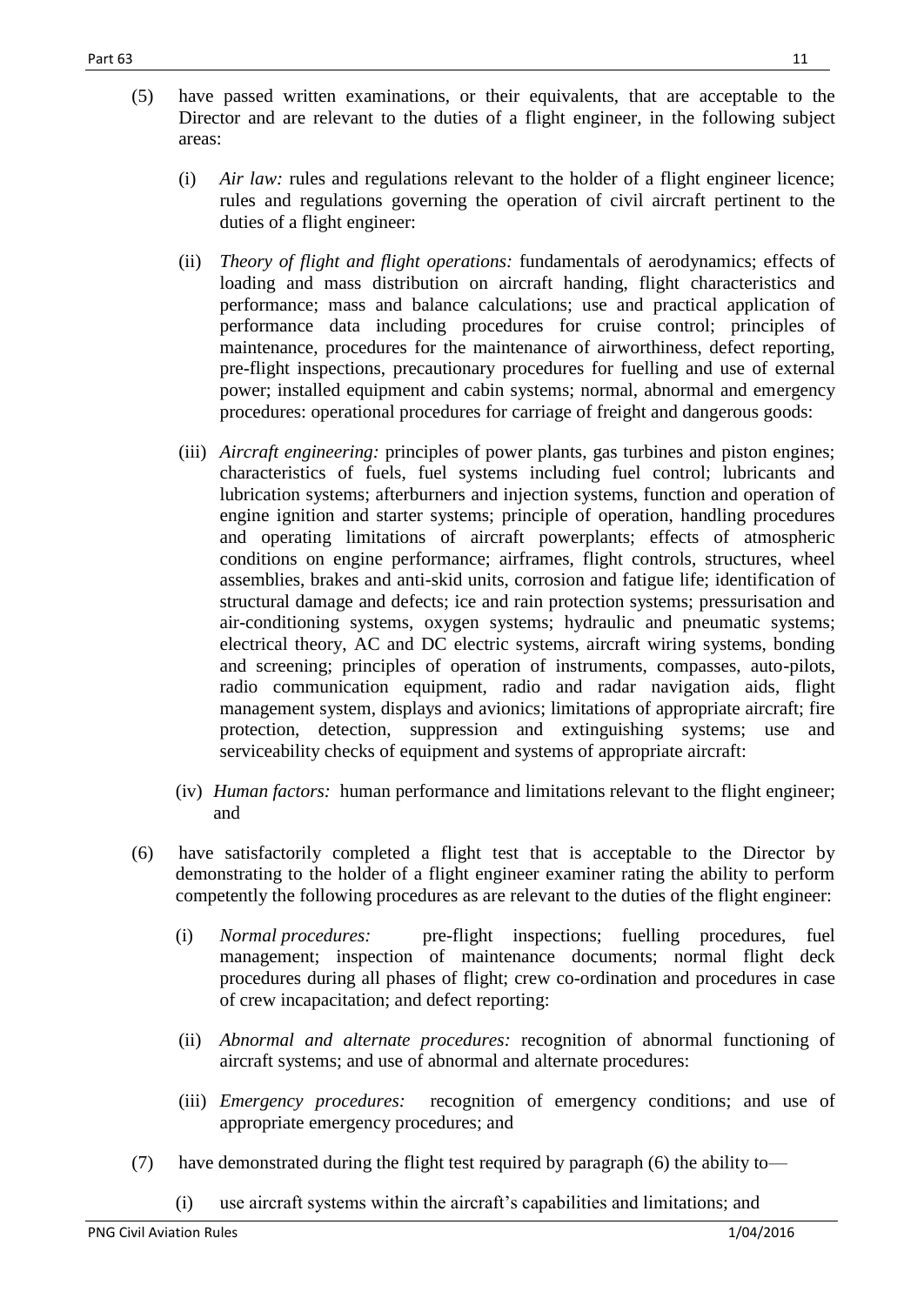- (ii) exercise good judgement and airmanship; and
- (iii) apply aeronautical knowledge; and
- (iv) perform all the duties as part of an integrated crew in a manner such that the successful outcome is never in doubt; and
- (v) communicate effectively with the other flight crew members.

### **63.155 Privileges**

A flight engineer licence authorises the holder to—

- (1) exercise any of the privileges of the cadet flight engineer licence; and
- (2) perform flight engineer duties in aircraft for which they hold a type rating.

#### **63.157 Recent experience requirements**

(a) The holder of a flight engineer licence shall not exercise the privileges of that licence in any aircraft type unless within the immediately preceding 90 days they have, while performing the duties of a flight engineer—

- (1) logged not less than 10 hours total time, of which up to 5 hours may be gained in flight simulators; and
- (2) completed at least two flights in the aircraft type.

(b) Where the privileges of a flight engineer licence issued under this Part have not been exercised for 5 years or more, the licence holder shall pass the flight test required by 63.153(6) before the privileges of that licence may be exercised again.

## **Subpart E — Flight Radiotelephone Operator Ratings**

### **63.201 Applicability**

This Subpart prescribes rules governing the issue of flight radiotelephone operator ratings and the privileges and limitations of those ratings.

### **63.203 Eligibility requirements**

To be eligible for a flight radiotelephone operator rating issued under this Part a person must—

- (1) hold a current cadet flight engineer licence; and
- (2) have passed a written examination, or its equivalent, that is acceptable to the Director, in aeronautical radiotelephone practices and procedures; and
- (3) have demonstrated to the holder of a flight engineer instructor rating or flight instructor rating—
	- (i) correct manipulation and adjustment of the controls of an aeronautical radiotelephone transceiver; and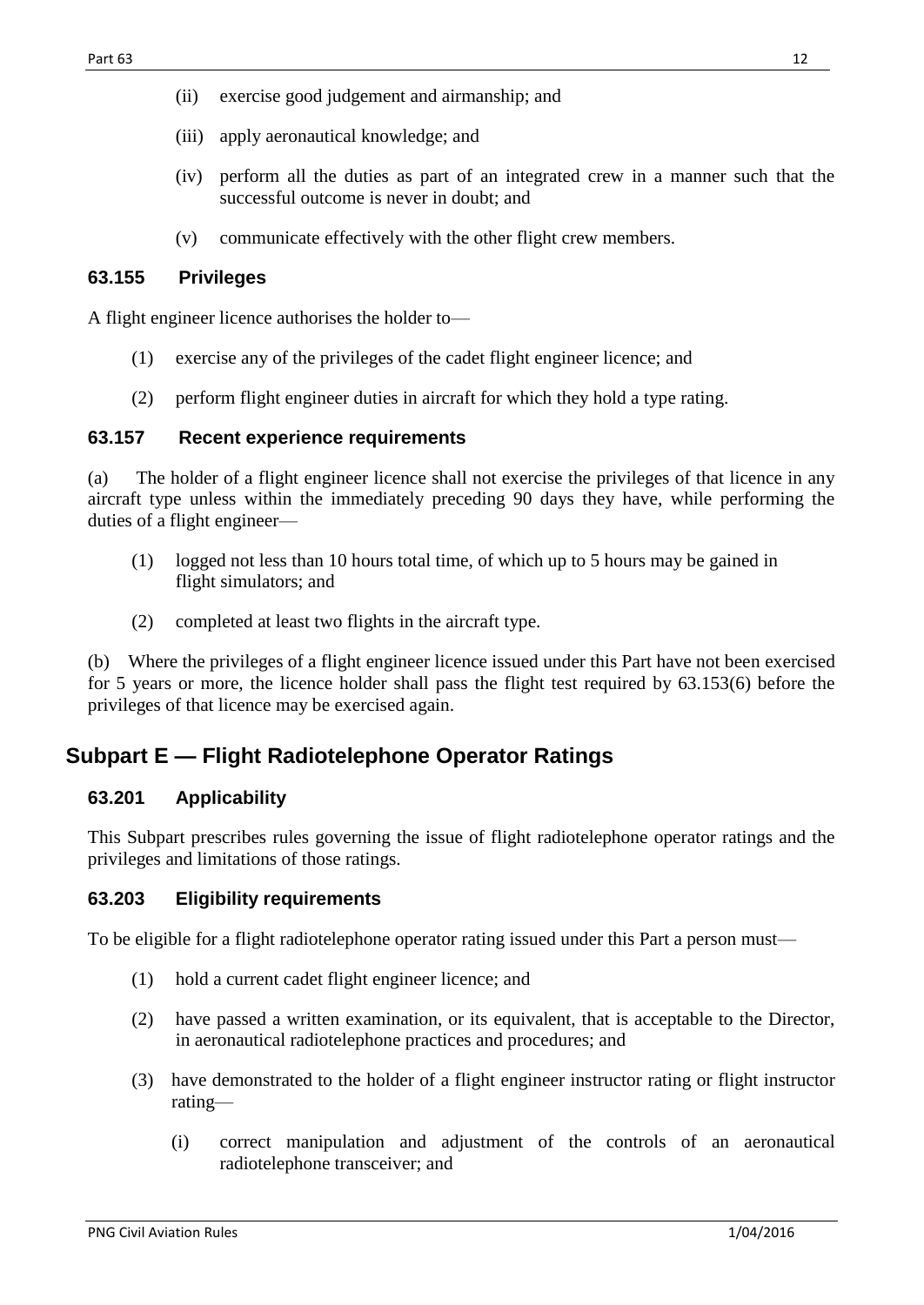(ii) the ability to transmit and receive spoken messages competently and in accordance with the procedures listed in PNG AIP.

#### **63.205 Issue**

(a) When the holder of a flight engineer instructor rating or flight instructor rating is satisfied that the requirements of 63.203 for a flight radiotelephone operator rating have been complied with, the instructor shall issue the rating by entering in the flight engineer's logbook the name, number of licence and rating, and signature of the instructor, and date of issue of the rating, under the following statement:

*This is to certify that [name of flight engineer] has satisfied the requirements of Civil Aviation Rules Part 63 for a flight radiotelephone operator rating.*

(b) Upon application to the Director and payment of the applicable fee, the holder of a flight radiotelephone operator rating may, in addition, have the rating endorsed on their cadet flight engineer licence or flight engineer licence.

### **63.207 Privileges and limitations**

A flight radiotelephone operator rating authorises the holder to operate, in accordance with the Radiocommunications (Radio) Regulations 1993, the radiotelephone of any aircraft, aeronautical station, or mobile surface station that operates on frequencies allocated to the aeronautical mobile service where the transmitter—

- (1) requires only the use of simple external controls; and
- (2) automatically maintains the stability of the radiated frequencies.

## **Subpart F — Aircraft Type Ratings**

### **63.251 Applicability**

This Subpart prescribes rules governing the issue of flight engineer aircraft type ratings and the privileges of those ratings.

### **63.253 Eligibility requirements**

To be eligible for an aircraft type rating a person shall—

- (1) hold a current flight engineer licence; and
- (2) have logged at least 8 hours flight time as a cadet flight engineer on that aircraft type; and
- (3) have satisfactorily completed a course of flight engineer aircraft type-rating training for that aircraft, including passing a written examination in the normal, abnormal, and emergency procedures for the operation of the aircraft's systems, and in the aircraft's performance and weight and balance, conducted by—
	- (i) the manufacturer of that aircraft; or
	- (ii)the holder of an air operator certificate issued under Part 119, where the certificate authorises the holder to conduct that training; or
	- (iii) the holder of an aviation training organisation certificate issued under Part 141, where the certificate authorises the holder to conduct that training; and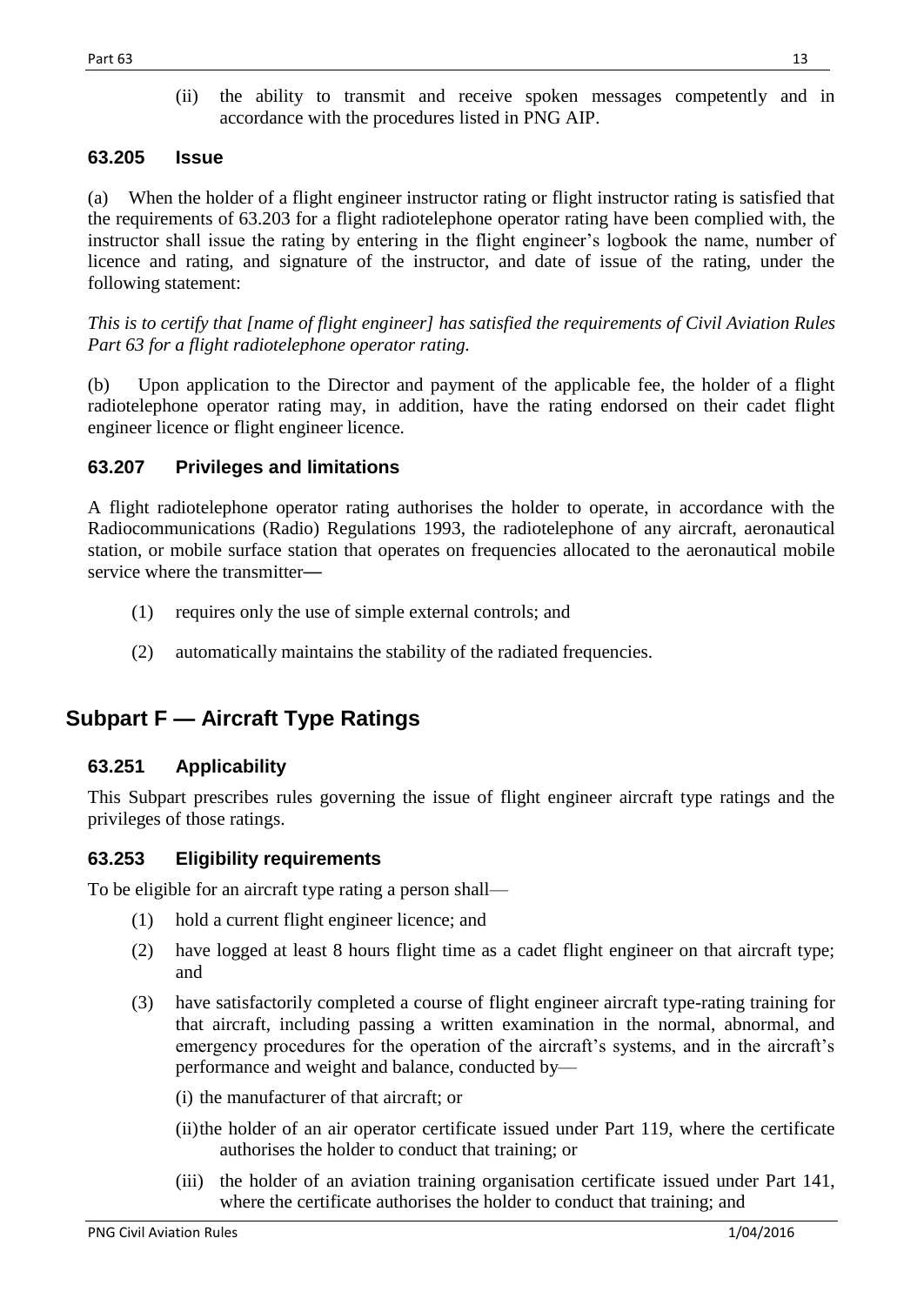(4) have demonstrated to the holder of a flight engineer instructor rating the ability to perform competently all normal, abnormal, and emergency procedures appropriate to the aircraft type for which the rating is required. A flight simulator may be used for demonstrating the abnormal and emergency procedures.

#### **63.255 Issue**

(a) When a holder of a flight engineer instructor rating is satisfied that the requires of 63.253 for a flight engineer aircraft type rating have been met, the instructor shall issue the type rating by entering in the flight engineer's logbook the aircraft type; the name, number of licence and rating, and signature of the instructor; and date of issue of the type rating, under the following statement:

*This is to certify that [name of flight engineer] has satisfied the requirements of Civil Aviation Rules Part 63 for a flight engineer aircraft type rating for the aircraft type specified below.*

(b) Upon application to the Director and payment of the applicable fee, the holder of a flight engineer aircraft type rating may, in addition, have their type ratings endorsed on their engineer licence.

### **63.257 Privileges**

A flight engineer aircraft type rating authorises the holder to exercise the privileges of their flight engineer licence on—

- (1) the aircraft type to which the rating applies; or
- (2) any variant of that aircraft type that has no significant differences in performance, systems, or procedures.

## **Subpart G — Flight Engineer Instructor Ratings**

### **63.301 Applicability**

This Subpart prescribes rules governing the issue of flight engineer instructor ratings and privileges and limitations of those ratings.

### **63.303 Eligibility requirements**

To be eligible for a flight engineer instructor rating a person shall—

- (1) hold a current flight engineer licence; and
- (2) have logged at least 700 hours flight time in the performance of the duties of a flight engineer; and
- (3) have satisfactorily completed a course in the theory and practice of instruction; and
- (4) have demonstrated to the holder of a flight engineer examiner rating the ability to give flight engineer instruction in all normal, abnormal, and emergency flight situations by passing an oral examination and a flight test that are acceptable to the Director. A flight simulator may be used for all or part of such flight test.

#### **63.305 Privileges and limitations**

- (a) Subject to paragraph (b), the holder of a flight engineer instructor rating is authorised to—
	- (1) exercise all the privileges of the flight engineer licence; and
	- (2) conduct technical and flight instruction for the holders of cadet flight engineer licences and flight engineer licences; and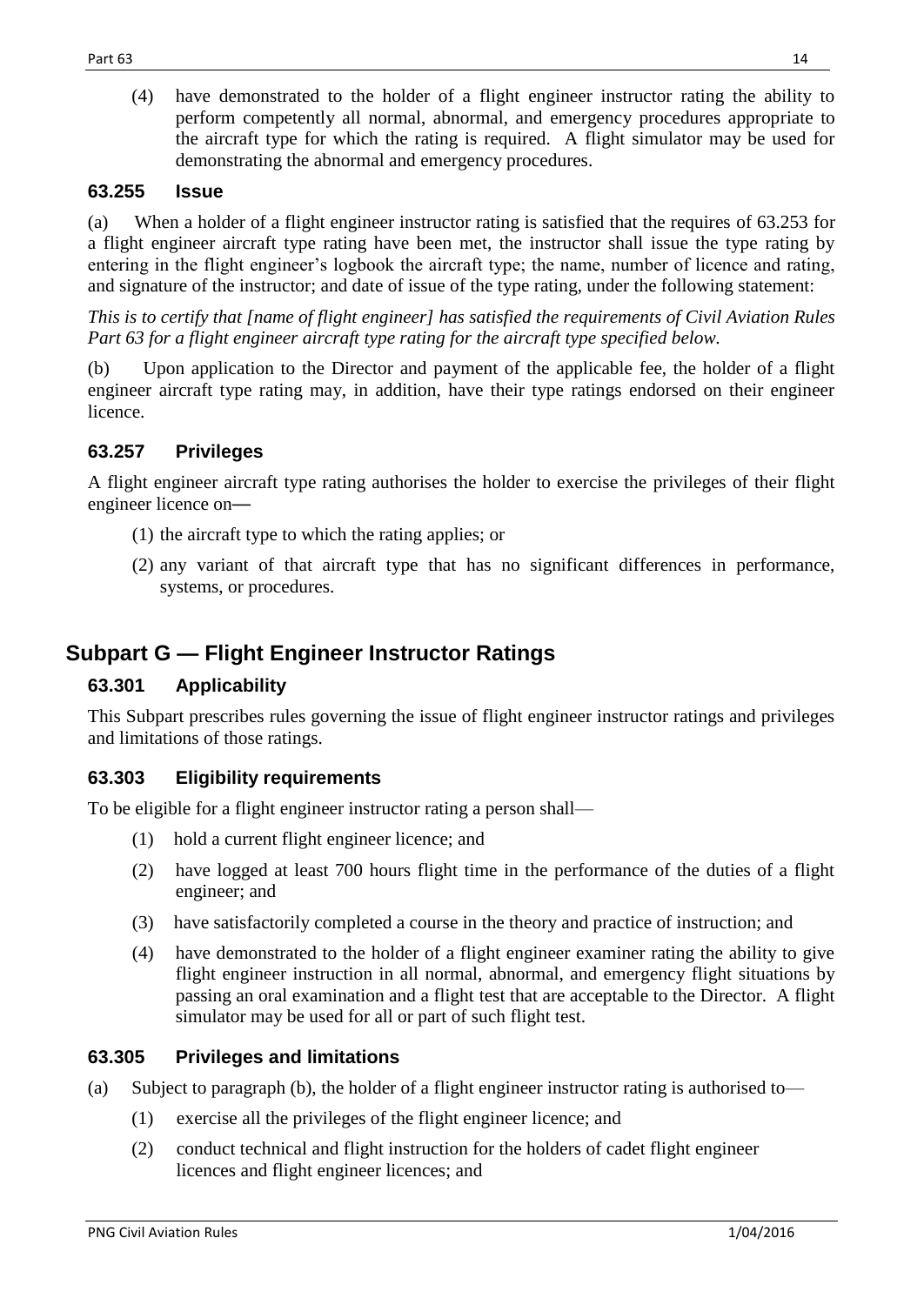- (3) conduct flight simulator instruction for the holders of cadet flight engineer licences and flight engineer licences; and
- (4) supervise the holders of cadet flight engineer licences performing flight engineer duties; and
- (5) assess for, and issue to the holders of cadet flight engineer licences and flight engineer licences, flight radiotelephony ratings; and
- (6) assess for, and issue to the holders of flight engineer licences, flight engineer aircraft type ratings; and
- (7) conduct biennial flight reviews for holders of flight engineer licences.
- (b) To exercise the privileges of a flight engineer instructor rating the holder shall—
	- (1) hold a current flight engineer licence with a type rating for the aircraft in use; and
	- (2) exercise those privileges within an organisation operating under—
		- (i) an air operator certificate issued under Part 119, where the certificate authorises the holder to conduct flight engineer training and assessment; or
		- (ii) an aviation training organisation certificate issued under Part 141, where the certificate authorises the holder to conduct flight engineer training and assessment; and
	- (3) within the immediately preceding 13 months, have demonstrated to the holder of a flight engineer examiner rating the ability to give flight engineer instruction, in all normal, abnormal, and emergency flight situations, by passing an oral examination and a flight test based on practical demonstration of the privileges of the rating. A flight simulator may be used for all or part of such flight test.

## **Subpart H — Flight Engineer Examiner Ratings**

## **63.351 Applicability**

This Subpart prescribes rules governing the issue of flight engineer examiner ratings and the privileges and limitations of those ratings.

## **63.353 Eligibility requirements**

To be eligible for a flight engineer examiner rating a person shall—

- (1) hold a current flight engineer instructor rating; and
- (2) have logged at least 1250 hours flight time in the performance of the duties of a flight engineer; and
- (3) have logged at least 750 hours total time exercising the privileges of a flight engineer instructor. At least 250 hours of the total time shall be flight time. Up to 500 hours of the total time may be gained on flight simulators; and
- (4) have demonstrated to a Civil Aviation Authority flight testing officer the ability to perform competently the duties of a flight engineer examiner.

## **63.355 Privileges and limitations**

(a) Subject to paragraph (b), the holder of a flight engineer examiner rating is authorised to—

- (1) exercise all the privileges of the flight engineer instructor rating; and
- (2) conduct flight tests for the issue of flight engineer licences; and